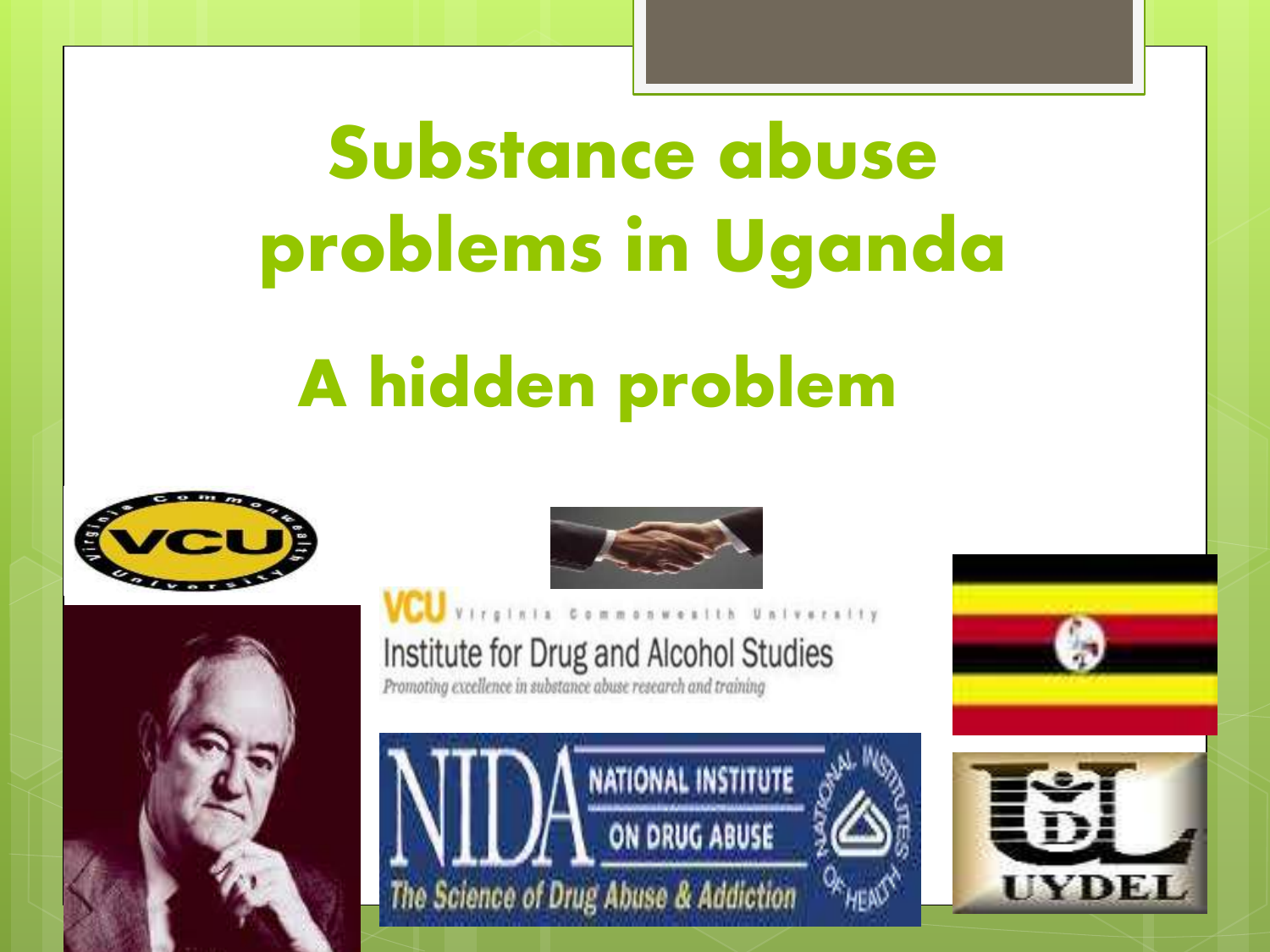### **Vital issues**



















Gorilla Tracking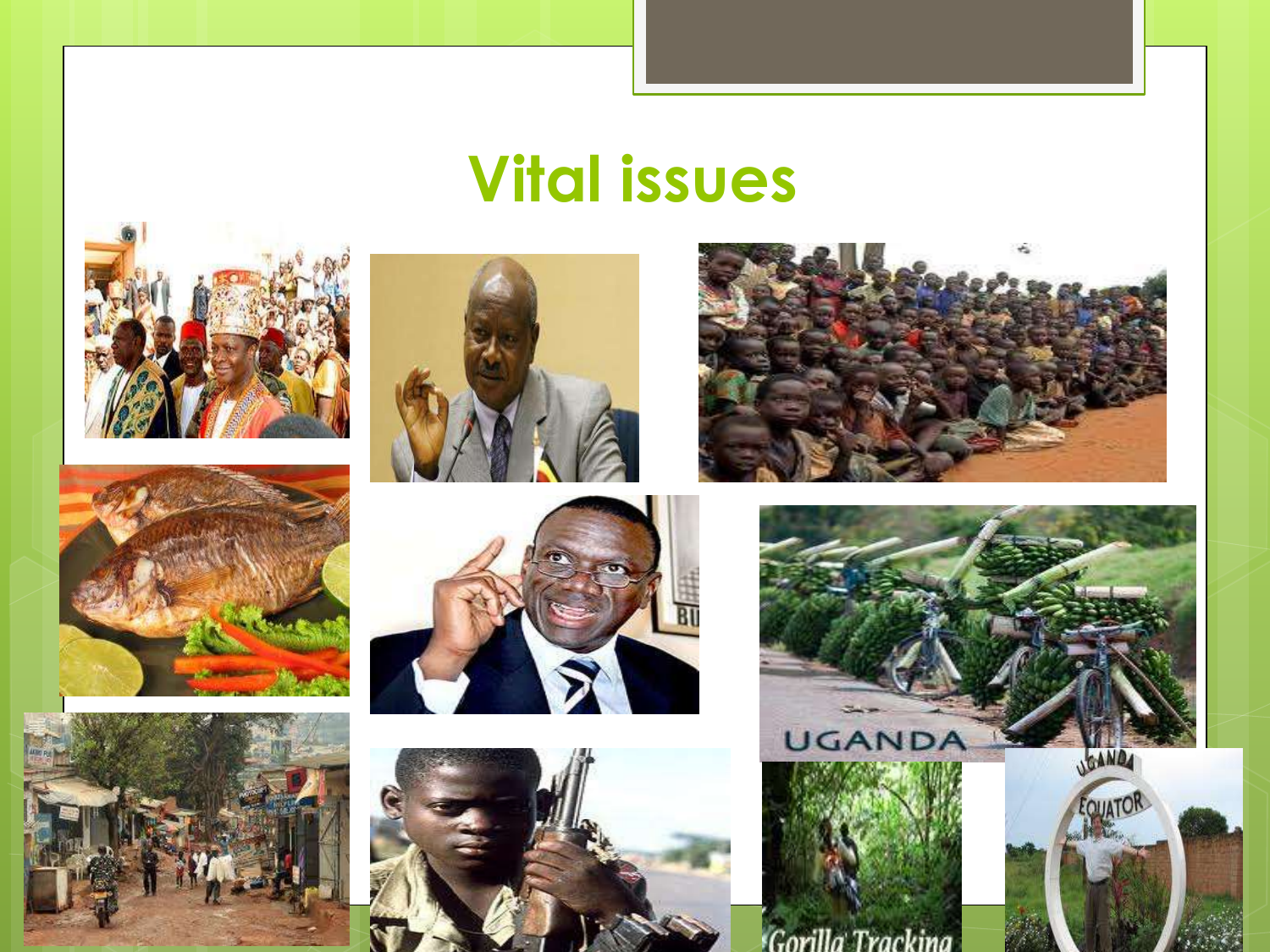### **My role in the country**











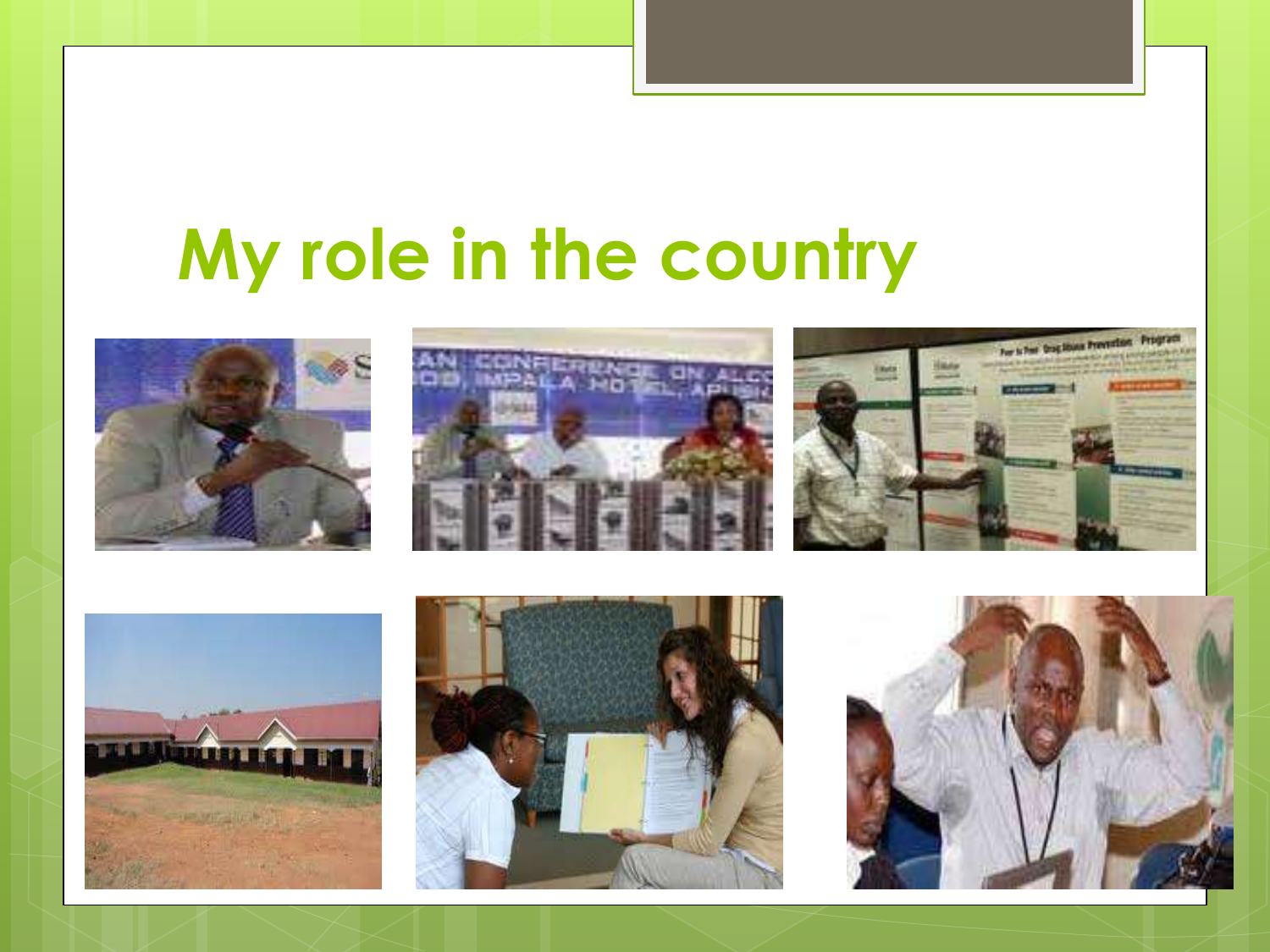### **UYDEL work**











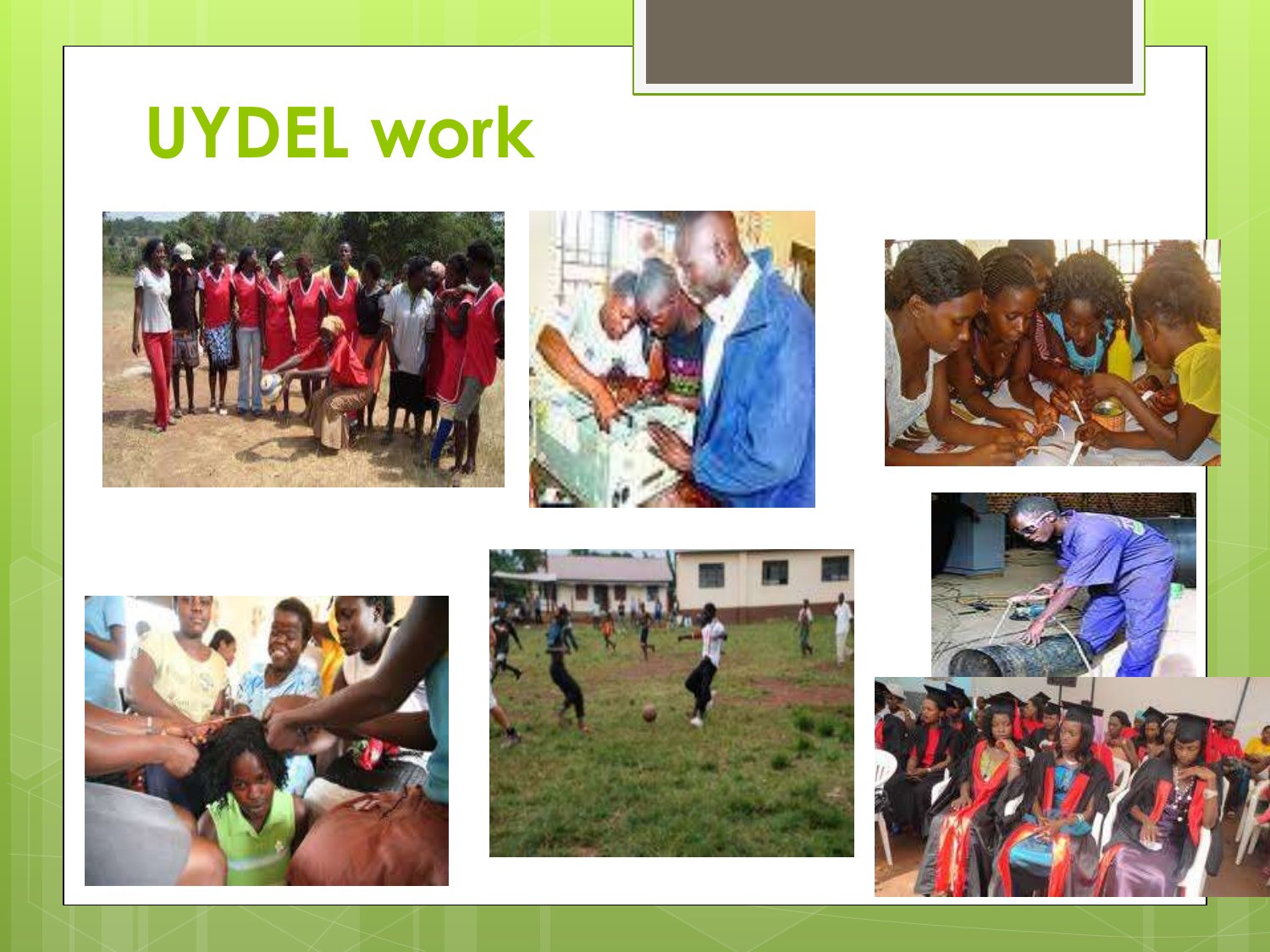





## statistics

- HIV/AIDS is still a problem in Uganda<br>and prevalence was<br>estimated at 6.4% in 2005.
- 50% of 31 million of population are under<br>15years.
- In 2004 Uganda was<br>No. in alcohol consumption in the world according to<br>WHO.
- Human development<br>indesx143rd position,<br>Dire need and on drip,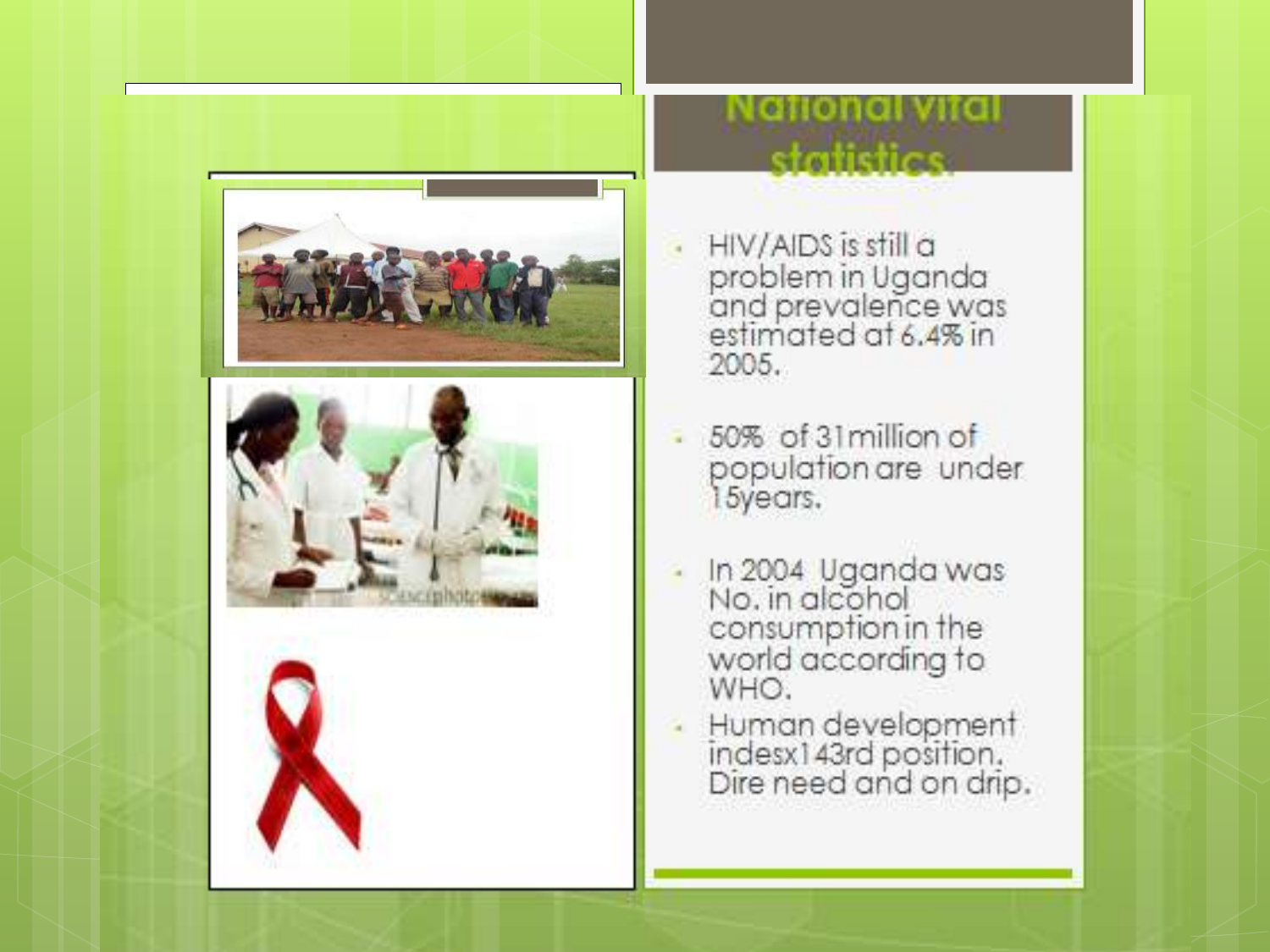### **National vital statistics**

- **o** Children under 18 years constitute 57.4% of Uganda's 31 million people.
- **o** Of Uganda's 31 percent under the poverty threshold, 62% are children.
- number of orphans 2.43 million in 2010.
- **o** HIV prevalence in Uganda is 6.5 %.
- **o** 75 % of Ugandans live in poor quality houses, lack basic utilities such as water and sanitation.
- **o** overall literacy rate among males of 76 % compared to females at 63%.
- **o** high fertility rate of 6.9 % per woman has resulted into a high population growth rate of 3.2 percent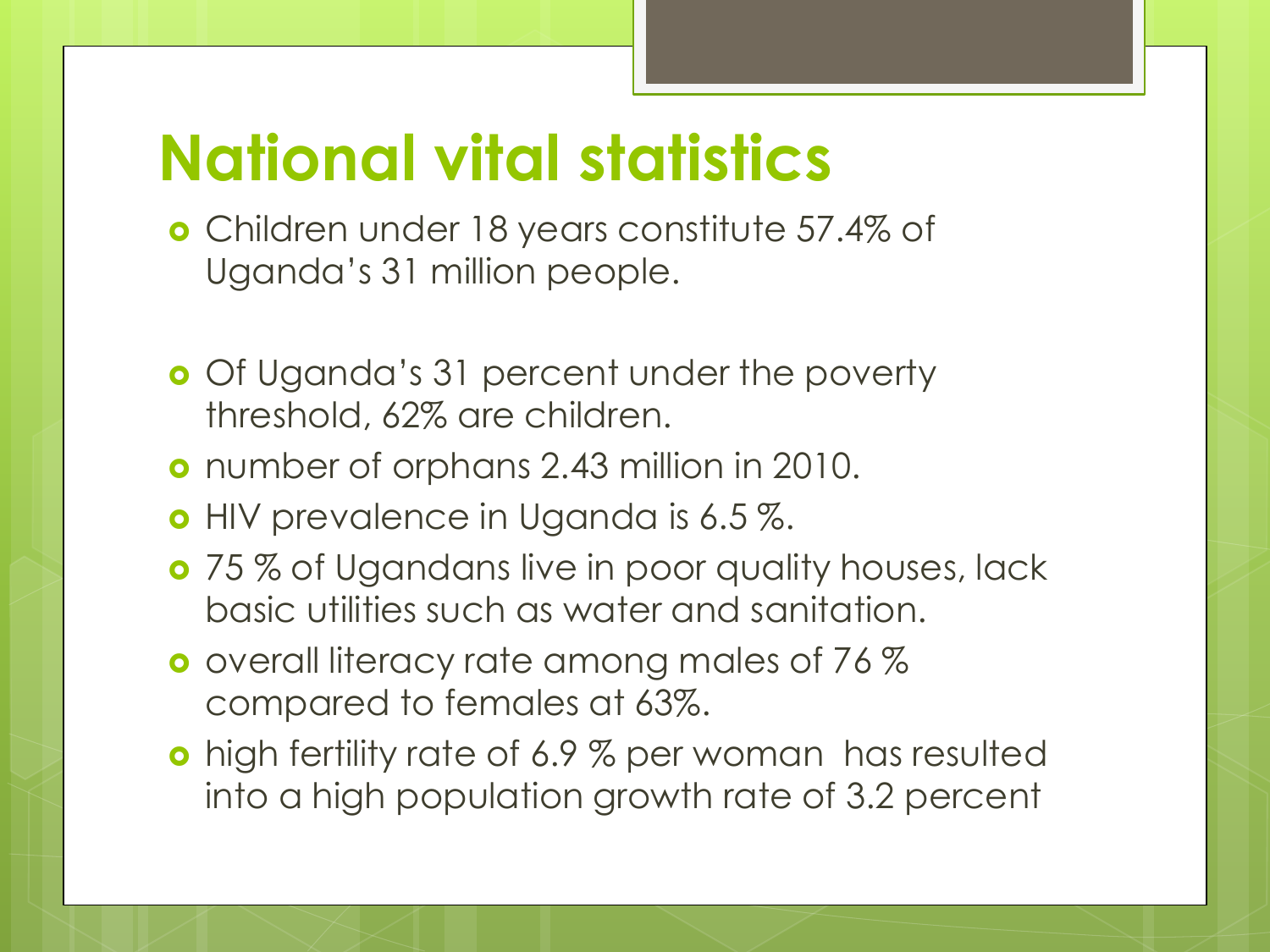

#### **Extent and Cost of Drug Abuse**

**Alcohol is number one Sedatives, cannabis, Inhalants Opiates, synthetic narcotic analgesics and Hallucinogens.**

**Increasing lack of discipline in a number of urban youth, violence,poverty,crime, accidents**

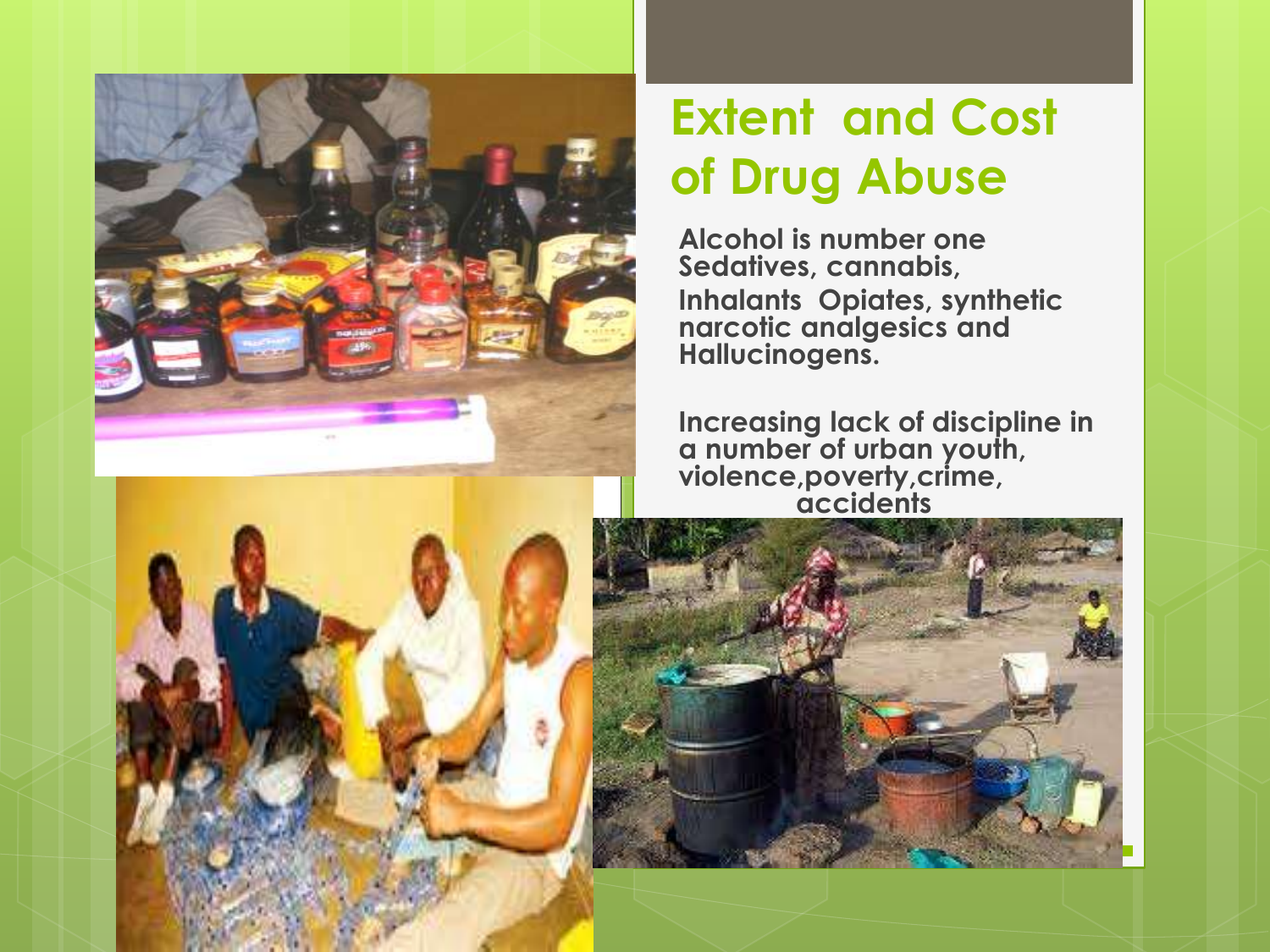





### **Other Drugs**



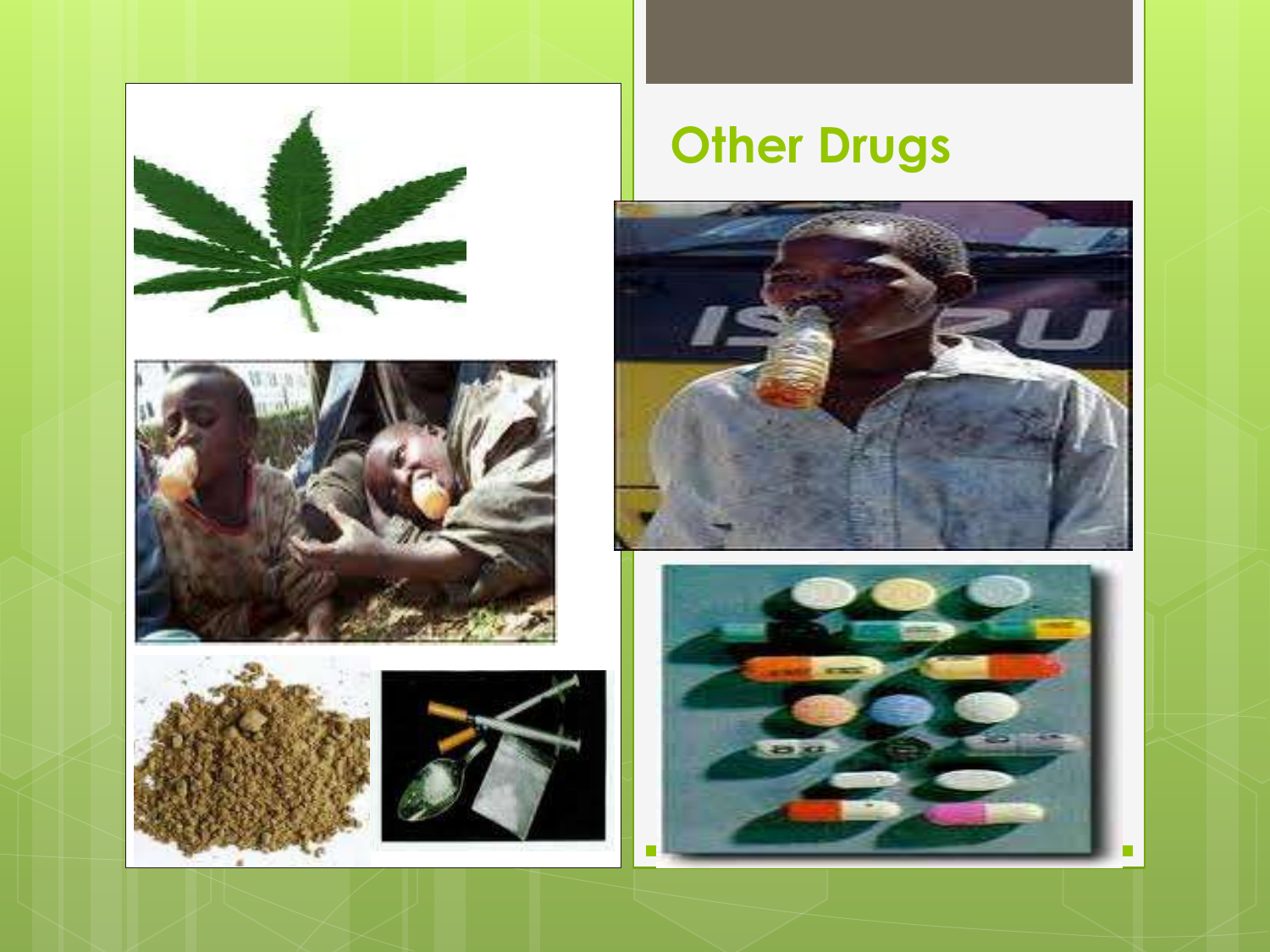### **Increased Use**

Police reported that in 2009, 2,274 arrests made compared to 2,542 in 2008.

In 2008-9 over 54 Ugandans had been arrested outside and 38 convicted to death in China.

Other from various countries from India, Kenyans Nigerian, Pakistanis and Tanzanians in Uganda.

Increase is attributed to unemployment, social upheavals, family disruptions, drop-outs from school.

Increased production and trafficking, availability of the drug. Inadequate laws and weak border controls.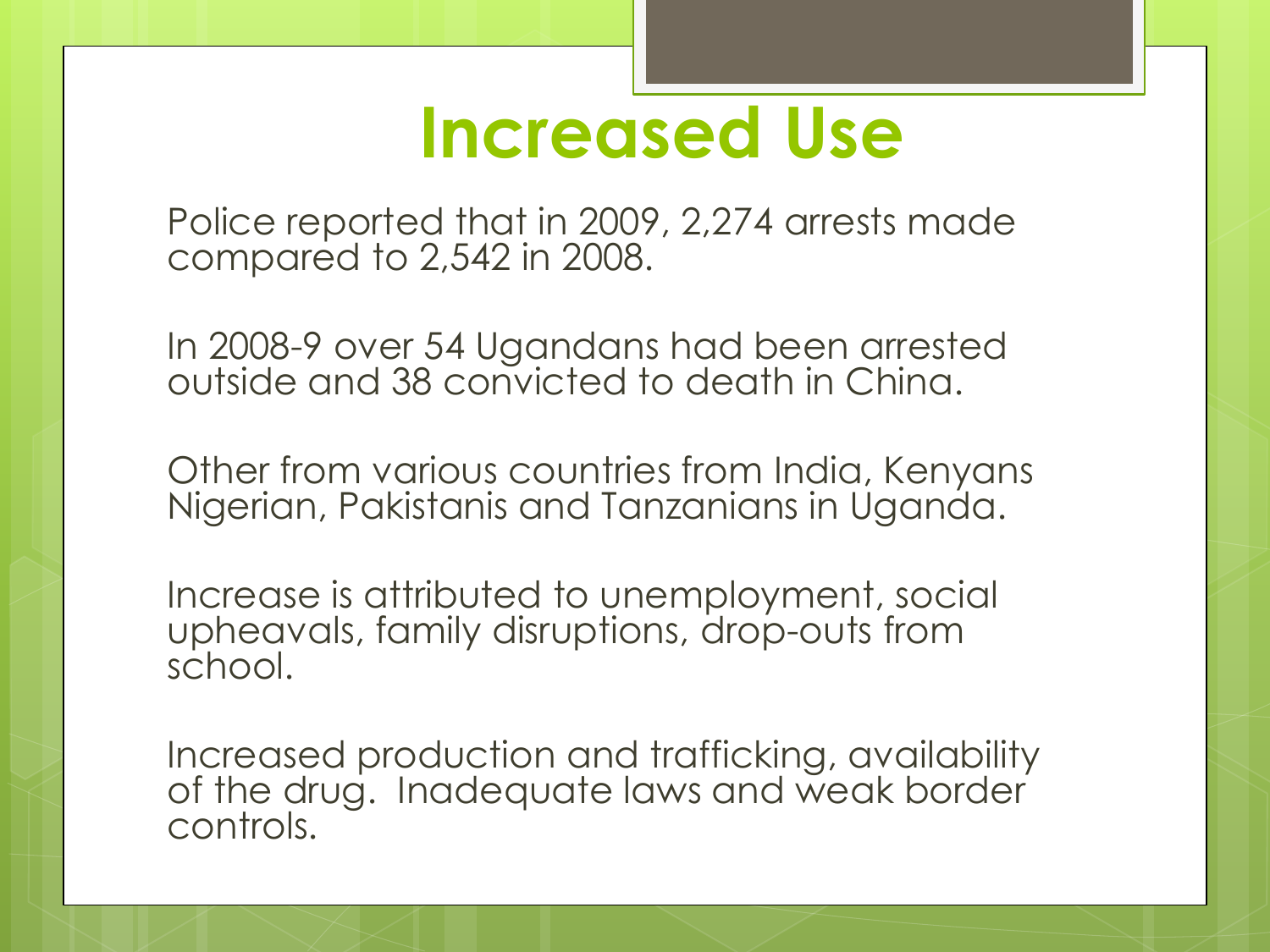### **Association with poverty, road accidents and HIV/AIDs**

- o The 5<sup>th</sup> major cause of poverty in Uganda.
- **o** Road accidents have tripled in the last 5 years and mostly affected young people.
- Unprotected and high risk sexual behavior and teenage pregnancies are associated with HIV/AIDS.
- Food shortage/famine because young people spend more time drinking, less time in the fields.
- Domestic violence increases and compromises power relations in homes.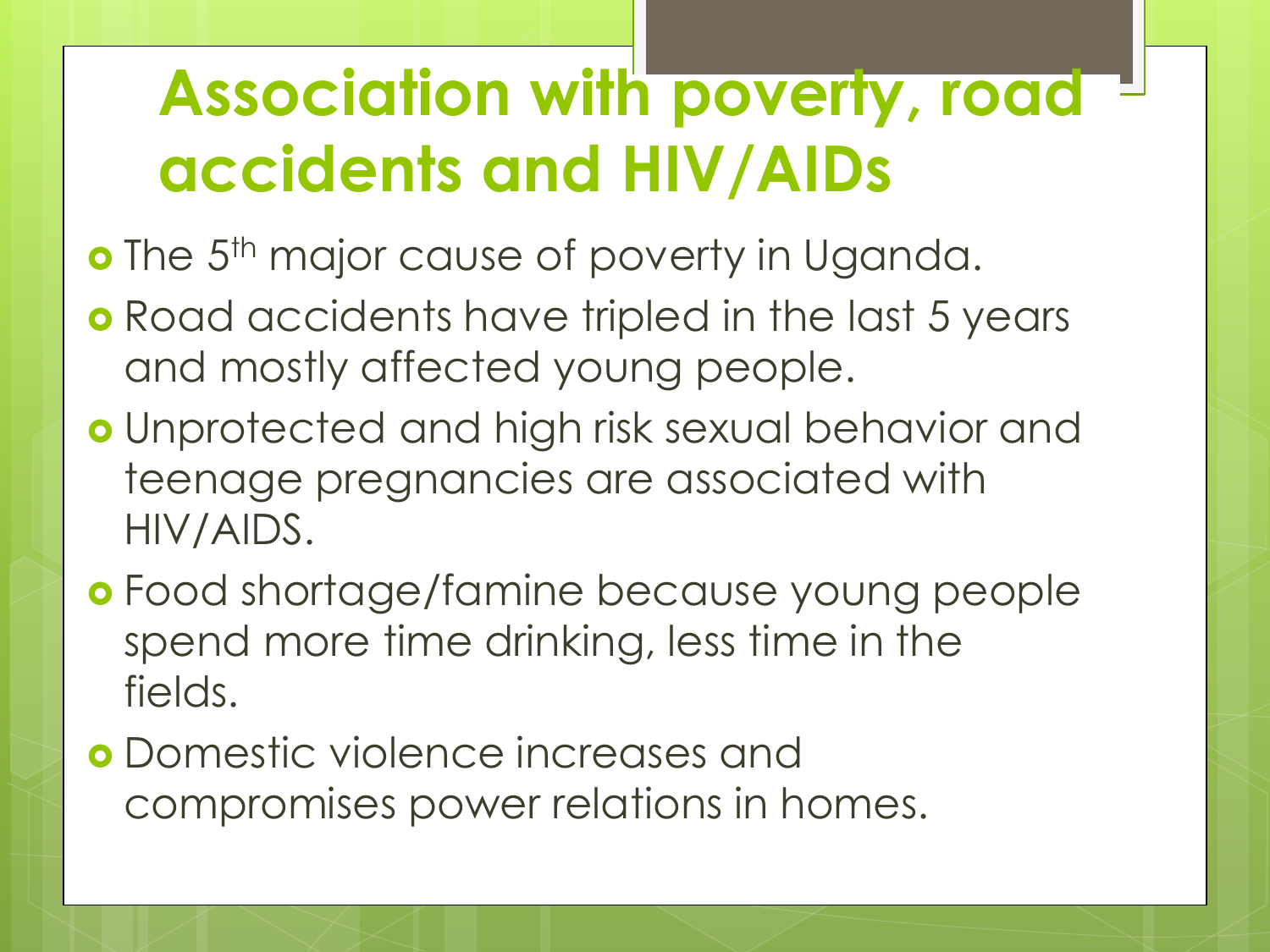### **Responses to drug abuse**

- Uganda does not have an effective law, though one has been on the shelves since 2005.
- The National Drug Authority Act 2000 is weak and comprehensive.
- NGO with limited capacity operates in major urban centers and impact difficult to measure.
- Active NGOs have been UYDEL, Serenity a decline in NGOs due to limited funding,
- Drug education is incorporated in schools.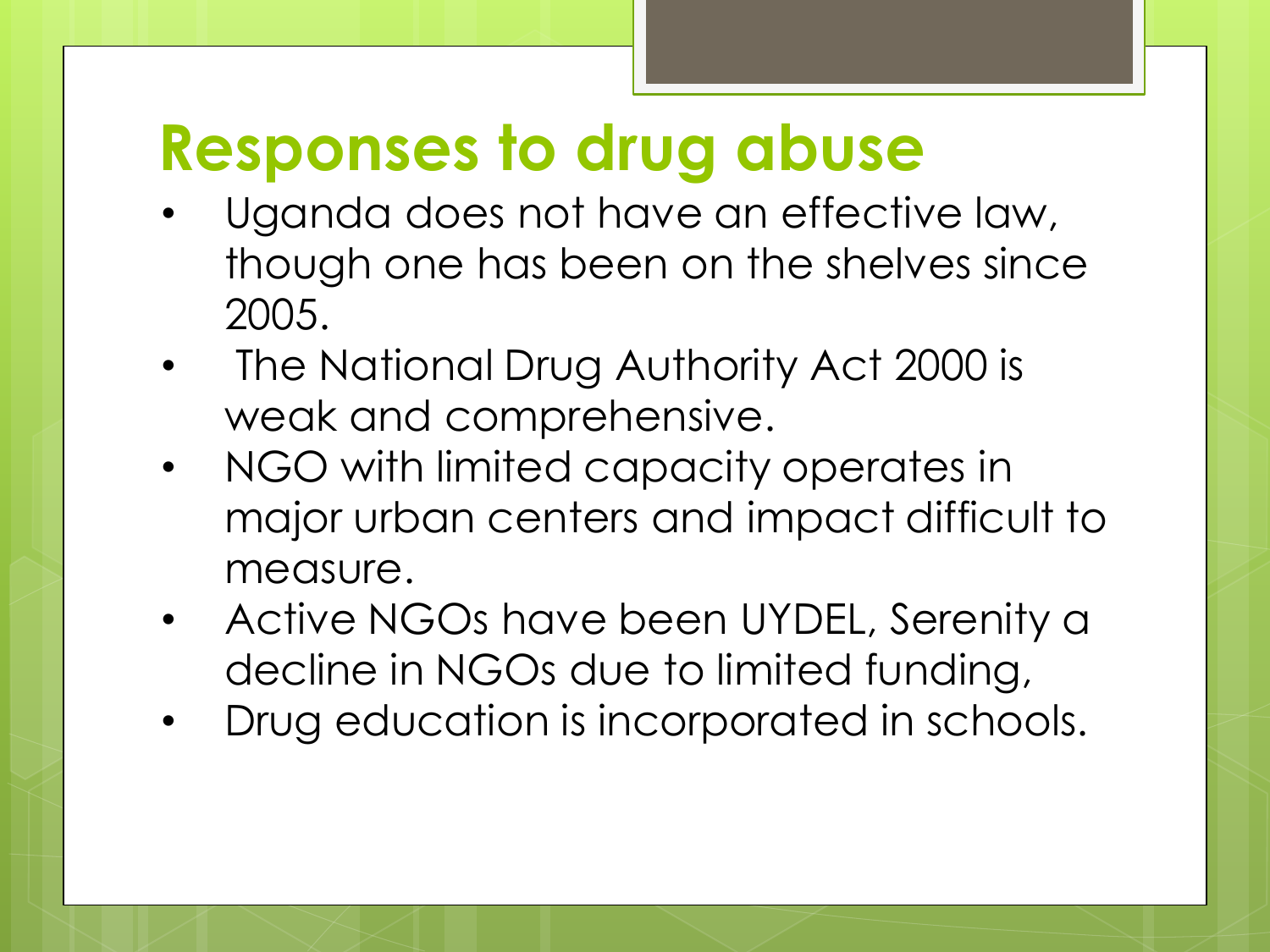### **Treatment and Rehabilitation**

- 12 specialized facilities.
- 25% mental cases is due to drug abuse.
- Different levels of facilitation, border porous unmanned and manpower affect joint fight in the East African region .
- Networking among NGOs is steal weak, Work to reduce alcohol and drug abuse is supported by IOGT-NTO and Mentor Foundation .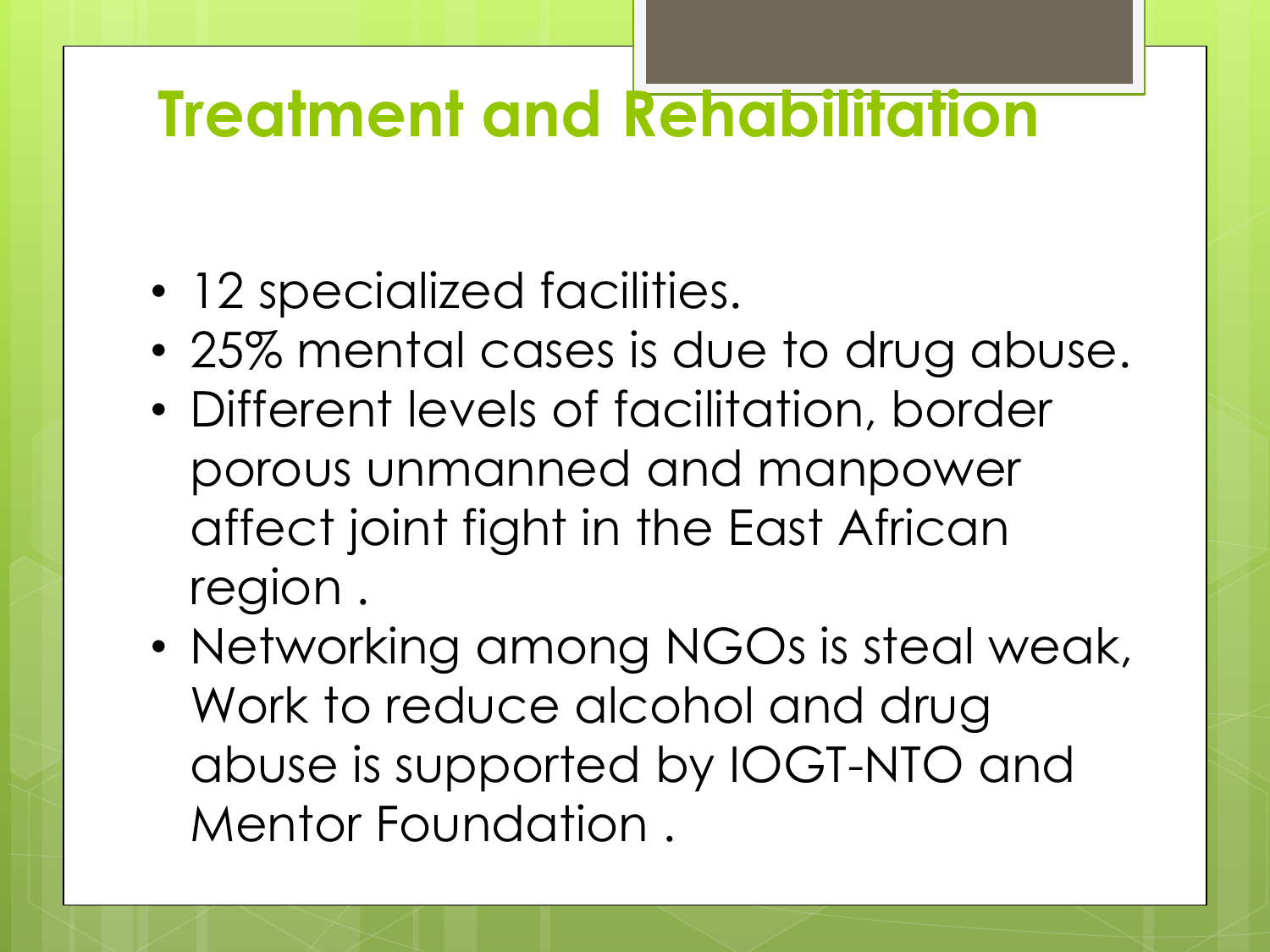### **UN Conventions**





#### **UN Conventions on Narcotics**

Uganda is Party to the 1961 Single Convention on Narcotic Drugs as amended by the 1972 Protocol, the 1971 Convention on Psychotropic Substances, and the 1988 Convention against Illicit Traffic in Narcofic Drugs and Psychotropic Substances.

Narcofics enforcement is under the jurisdiction of the Ministry of internal affairs and treatment is under Health.

Uganda is now known as a producer, consumer and transit country for drug trafficking.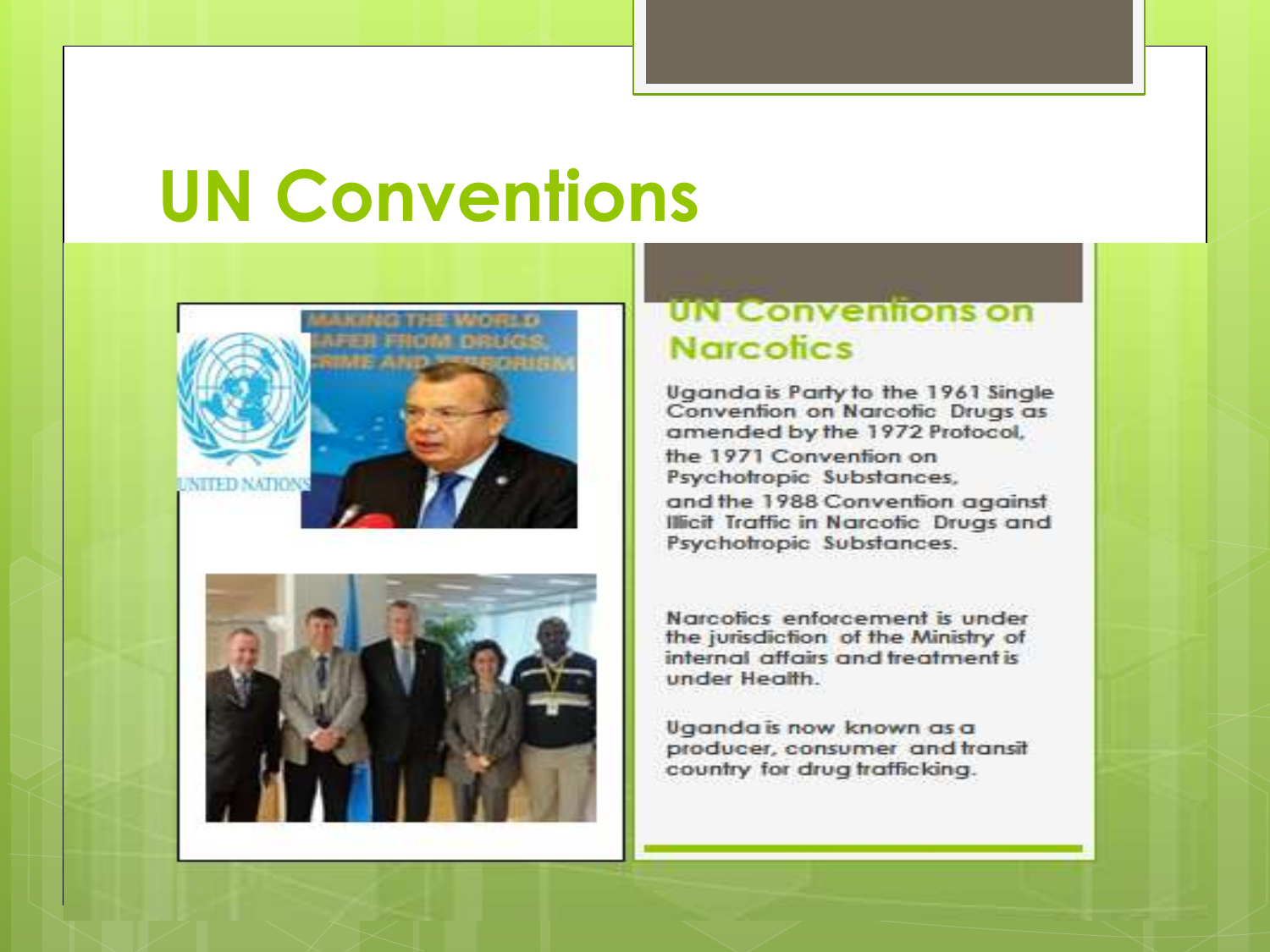

#### **Substances not under international control**

**Khat, which is not currently under international control, continues to be cultivated in Uganda.** 

**Although khat consumption is associated with health risks and may have detrimental social consequences, the prohibition of khat is yet to be effected Banned by US and In Europe.**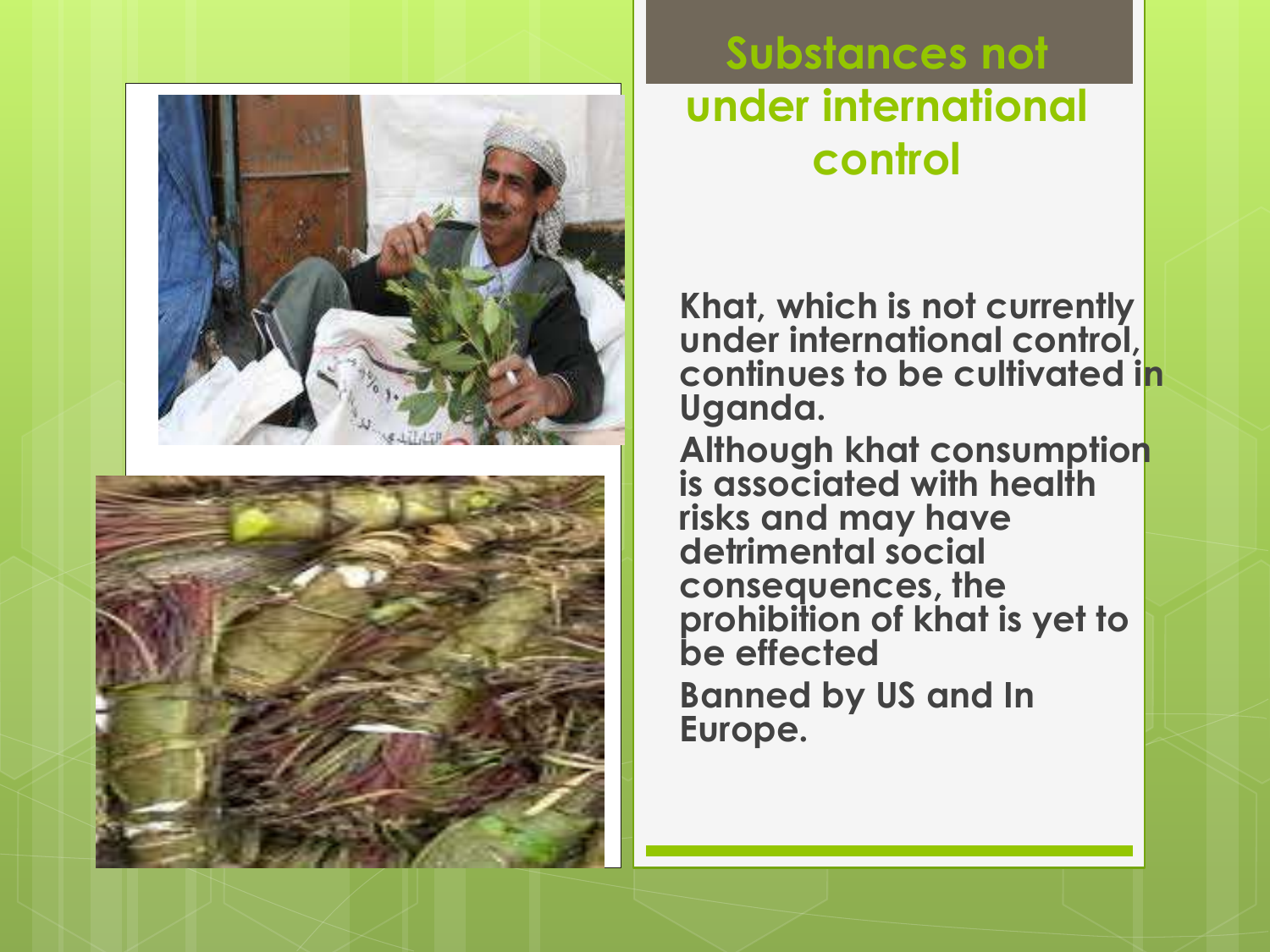### **Need to carry out 1st Accurate** assessment of prevalence rates



**Assessment & Outcomes Motivation for Change** "Coaching" for Change

Jolee Darnell, MSW, LICSW, CDP

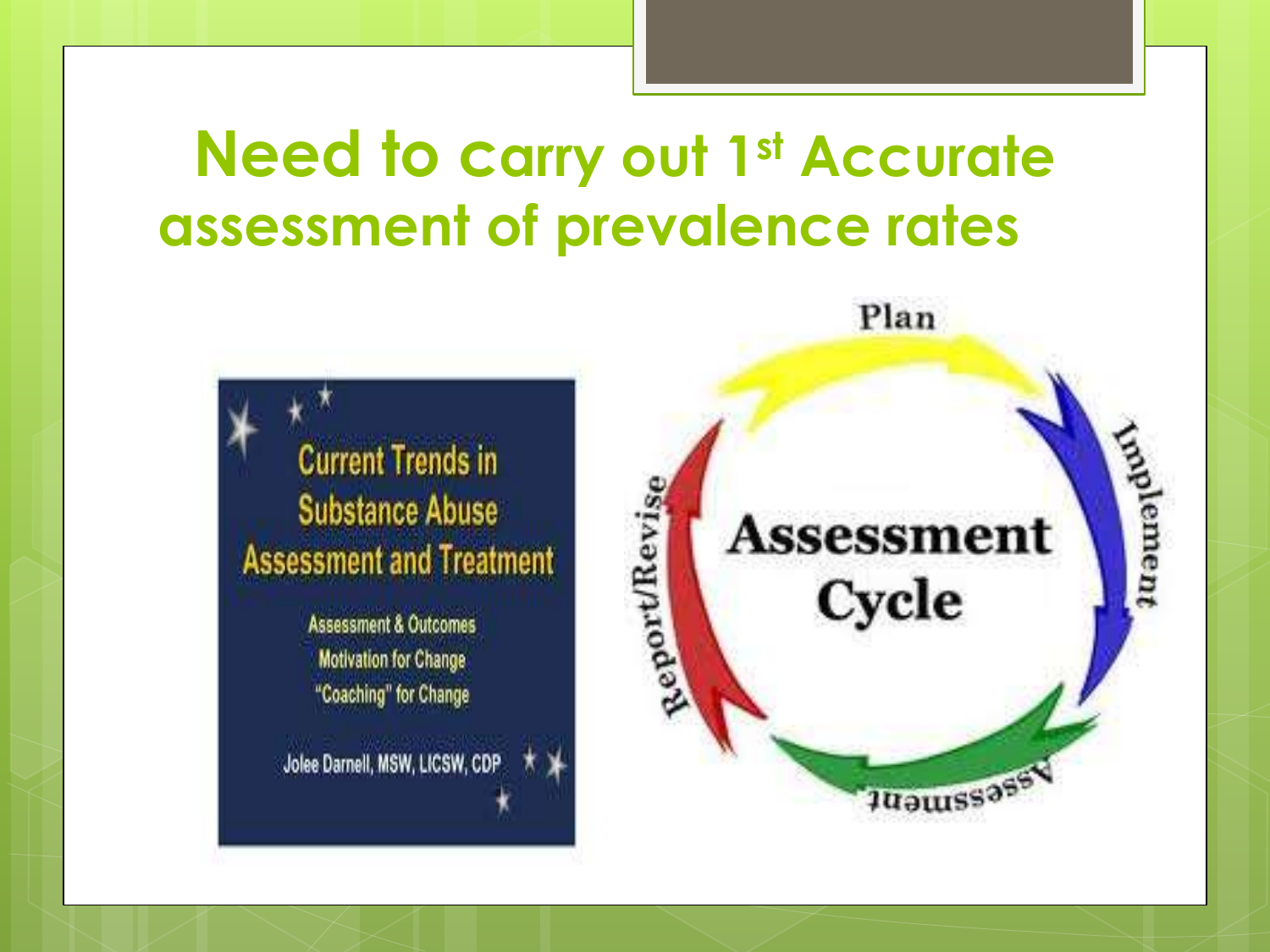### **Training of staff in the region**

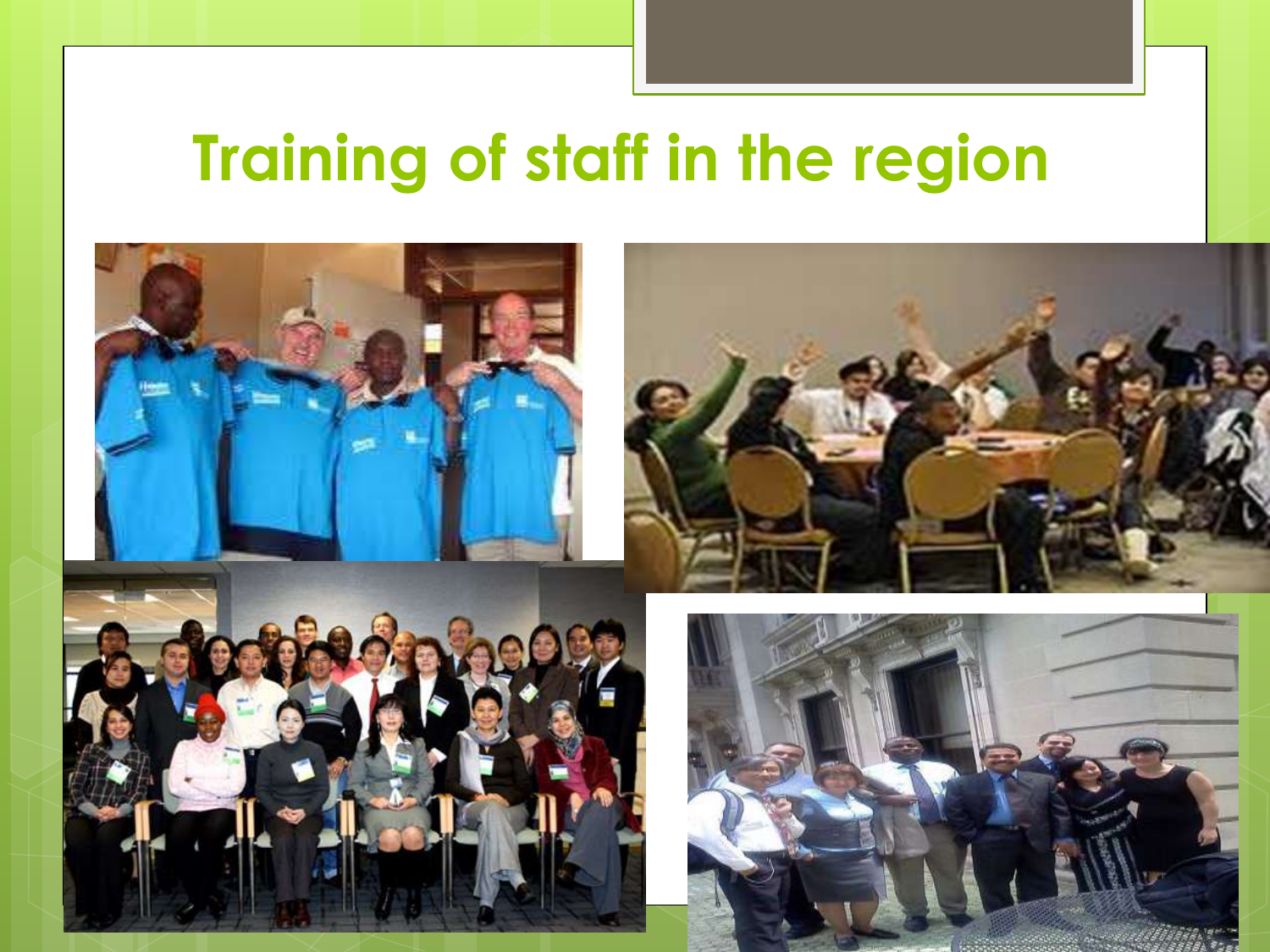### **Advocacy for Strengthening National Drug control**



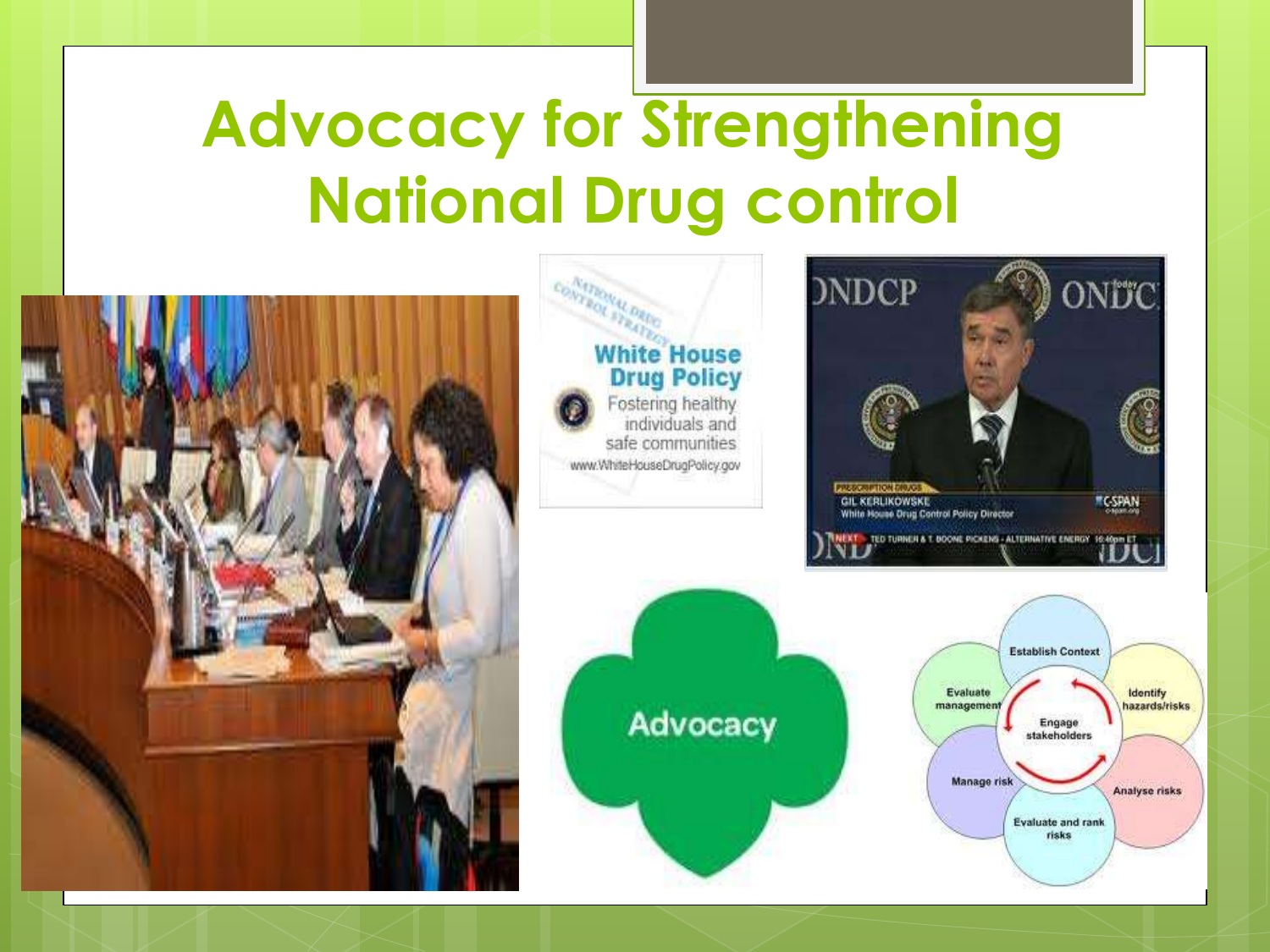#### **Support NGOs efforts to increase prevention**









#### **STOCKHOLM '08**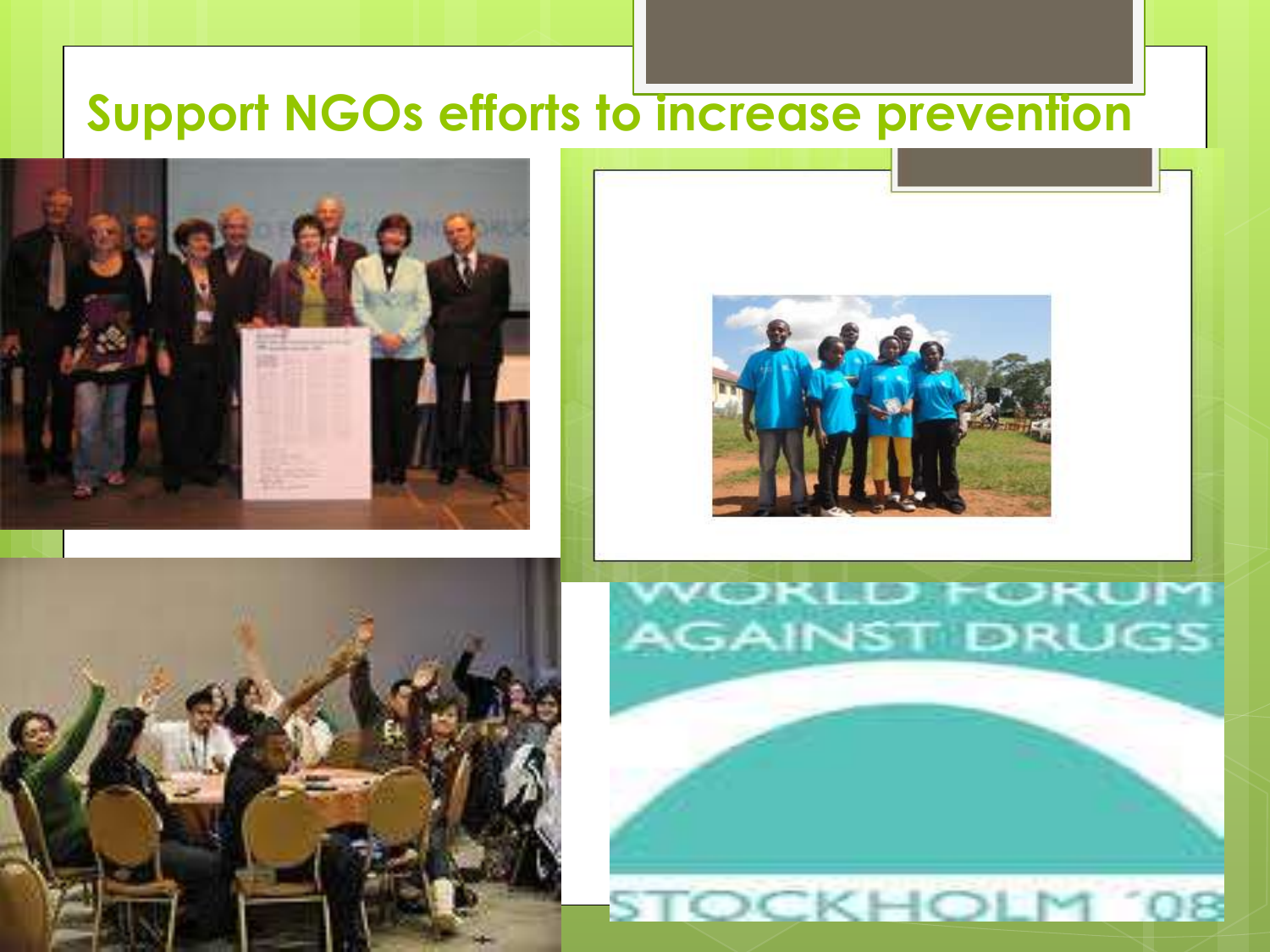### Programs targeting young **people**





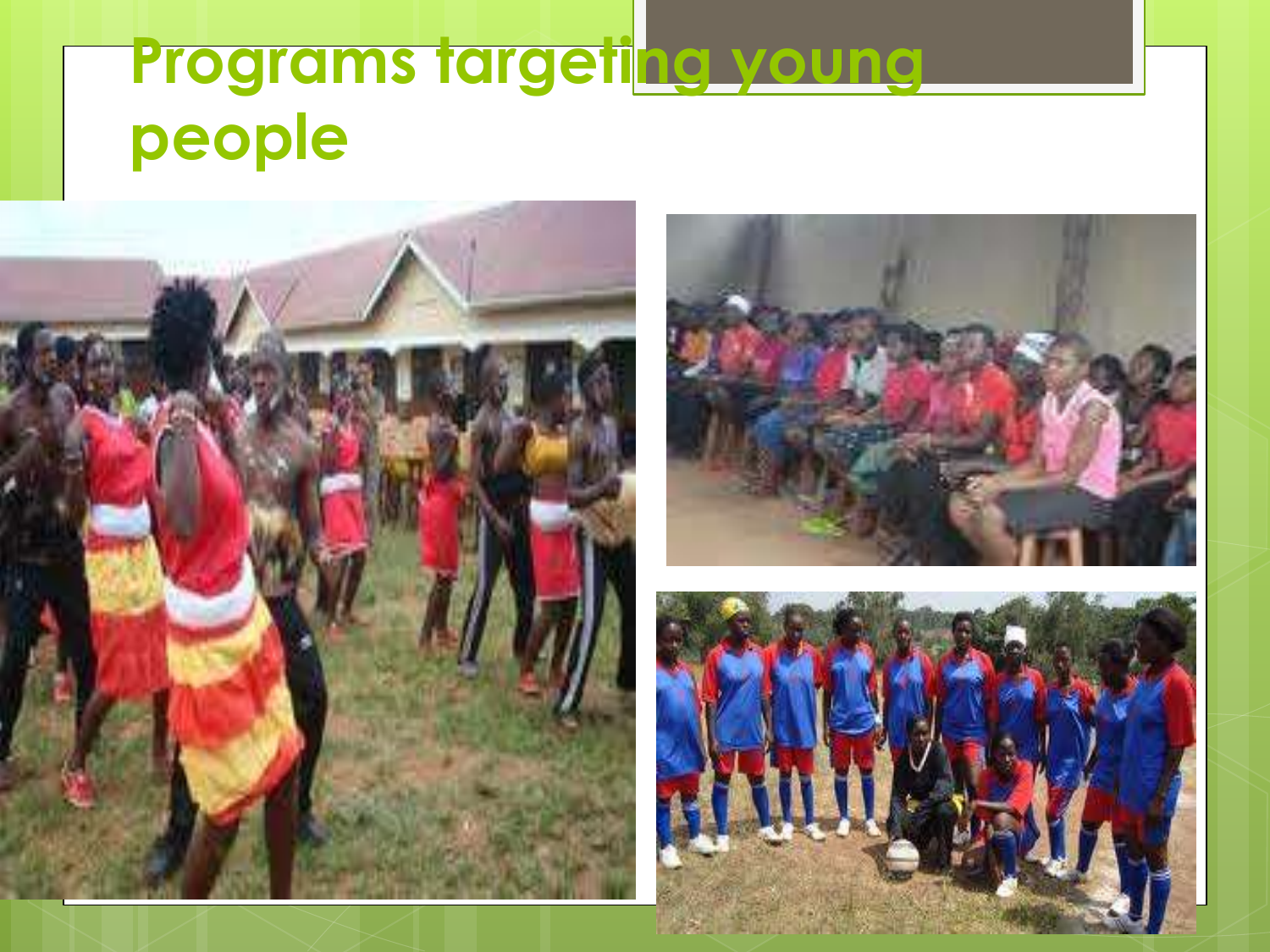### **Dissemination of good practices and Information.**







**National Drug Abuse Treatment** 

Clinical Trials Network **Dissemination** Library

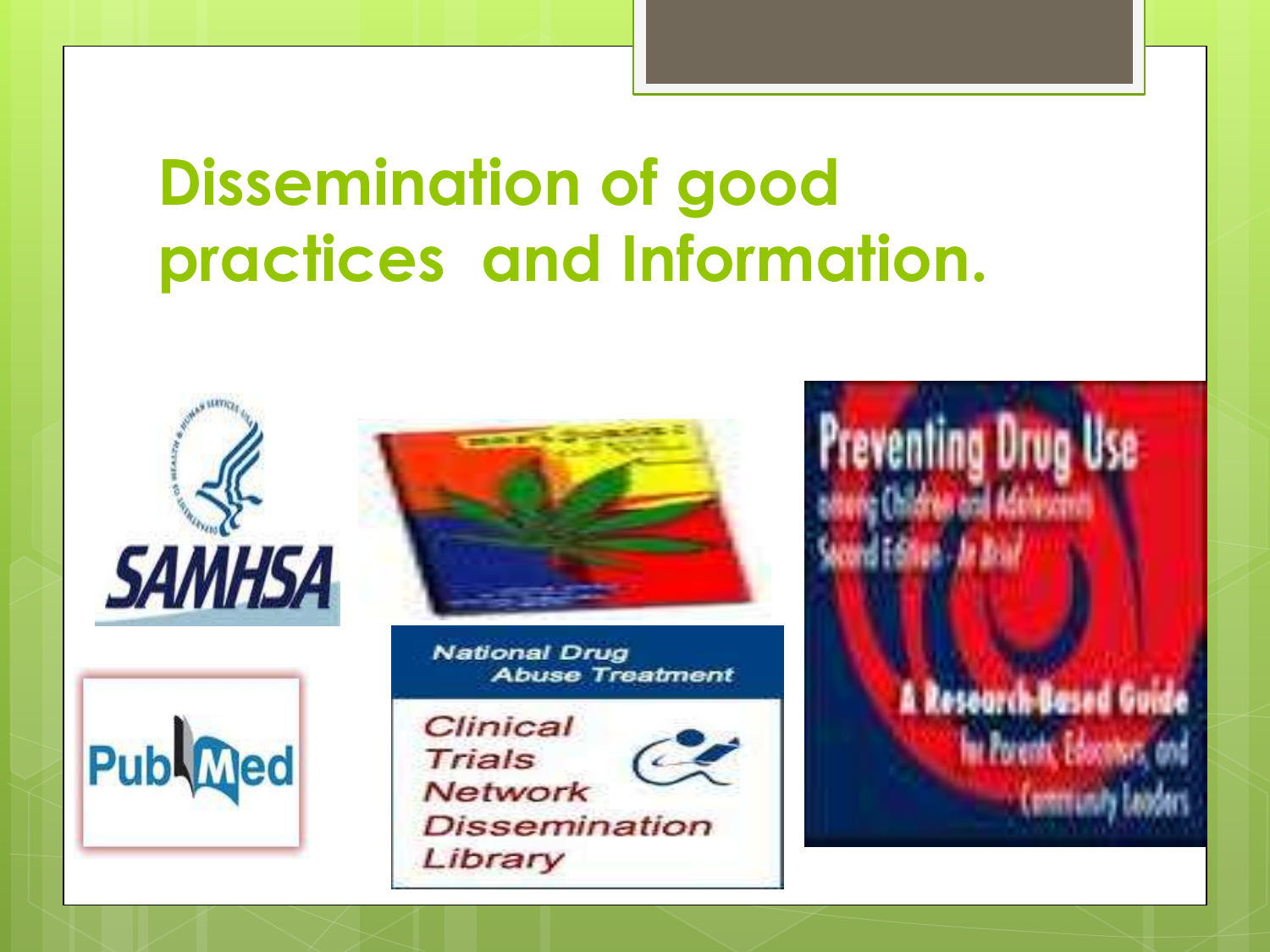### **Factors escalating the use of alcohol**



- o High alcohol content
- o Packing small
- o Cheap
- **o** Advertising
- o poor law enforcement
- o (place, time and age)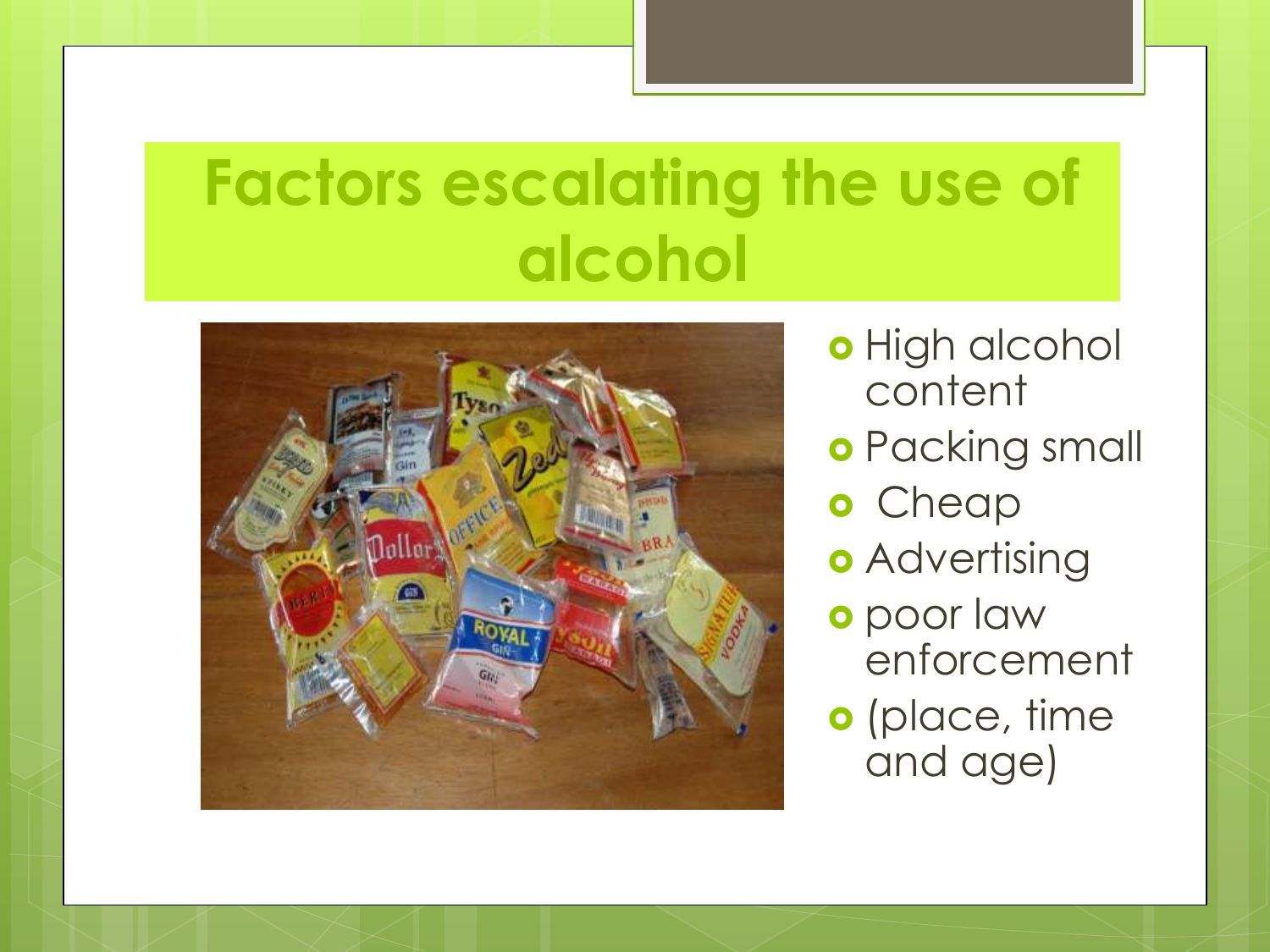#### **Develop alternatives like music/ sports**

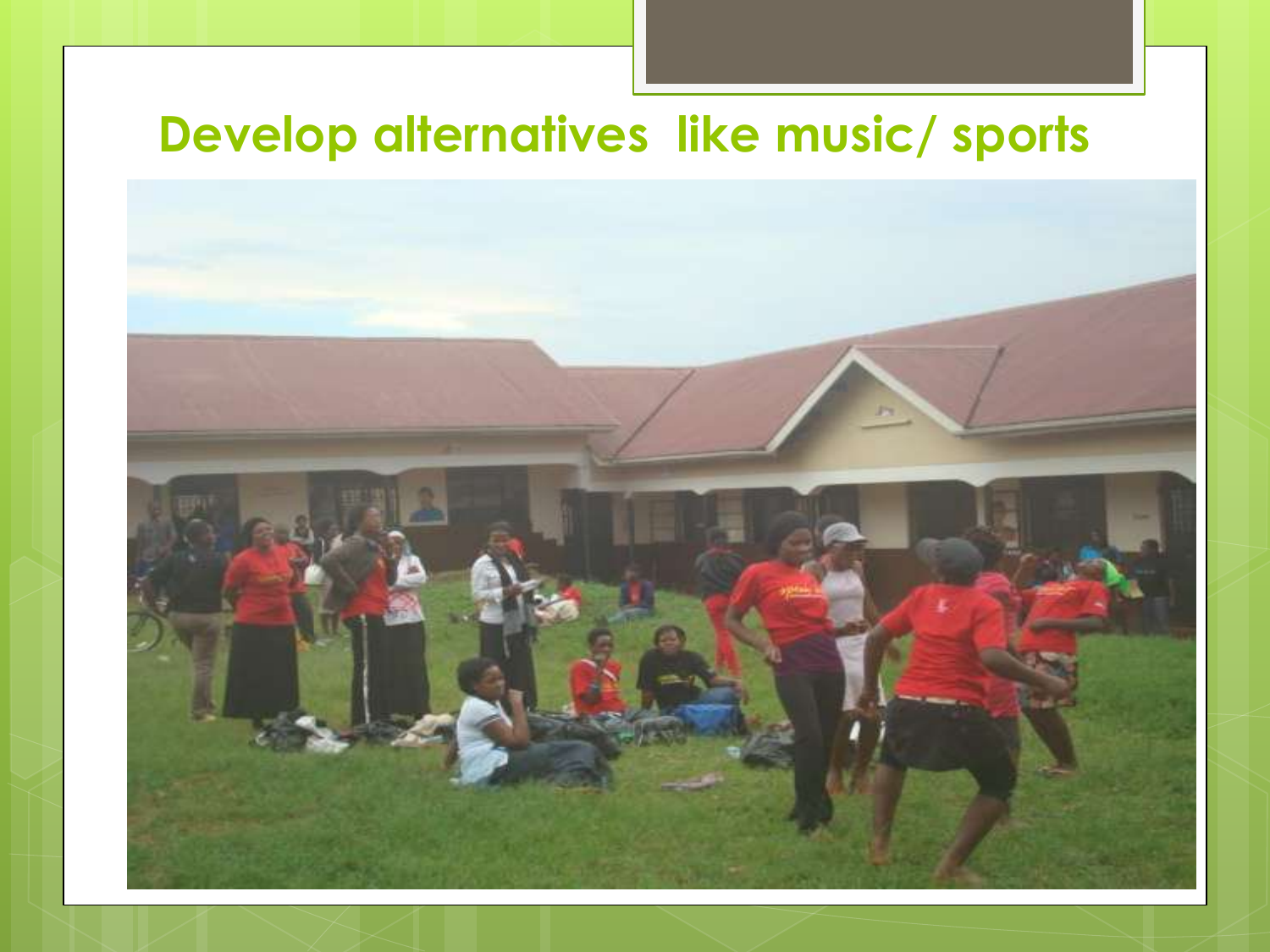### **Involve parents and communities**

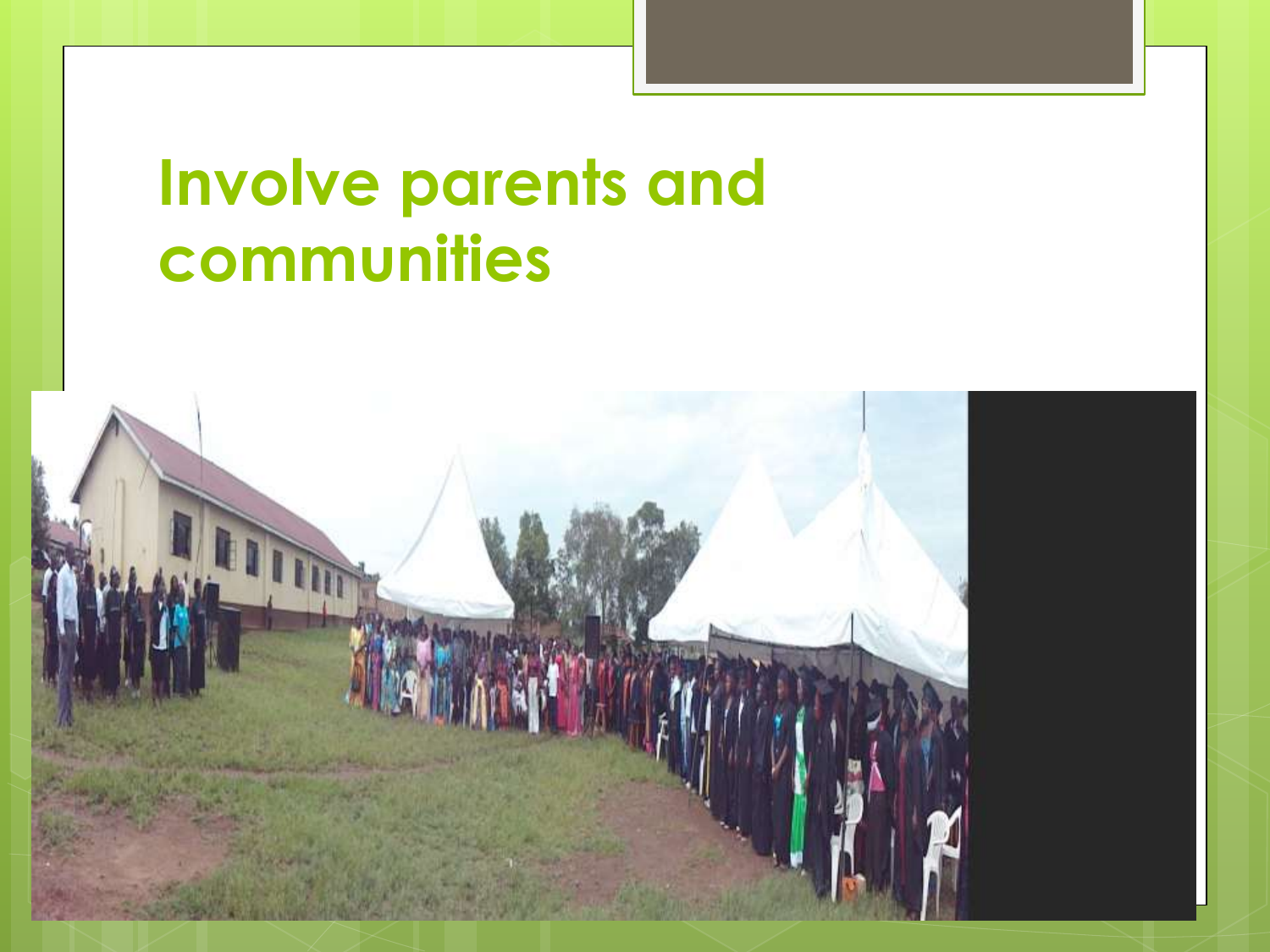### **Increase Awareness on drug abuse**

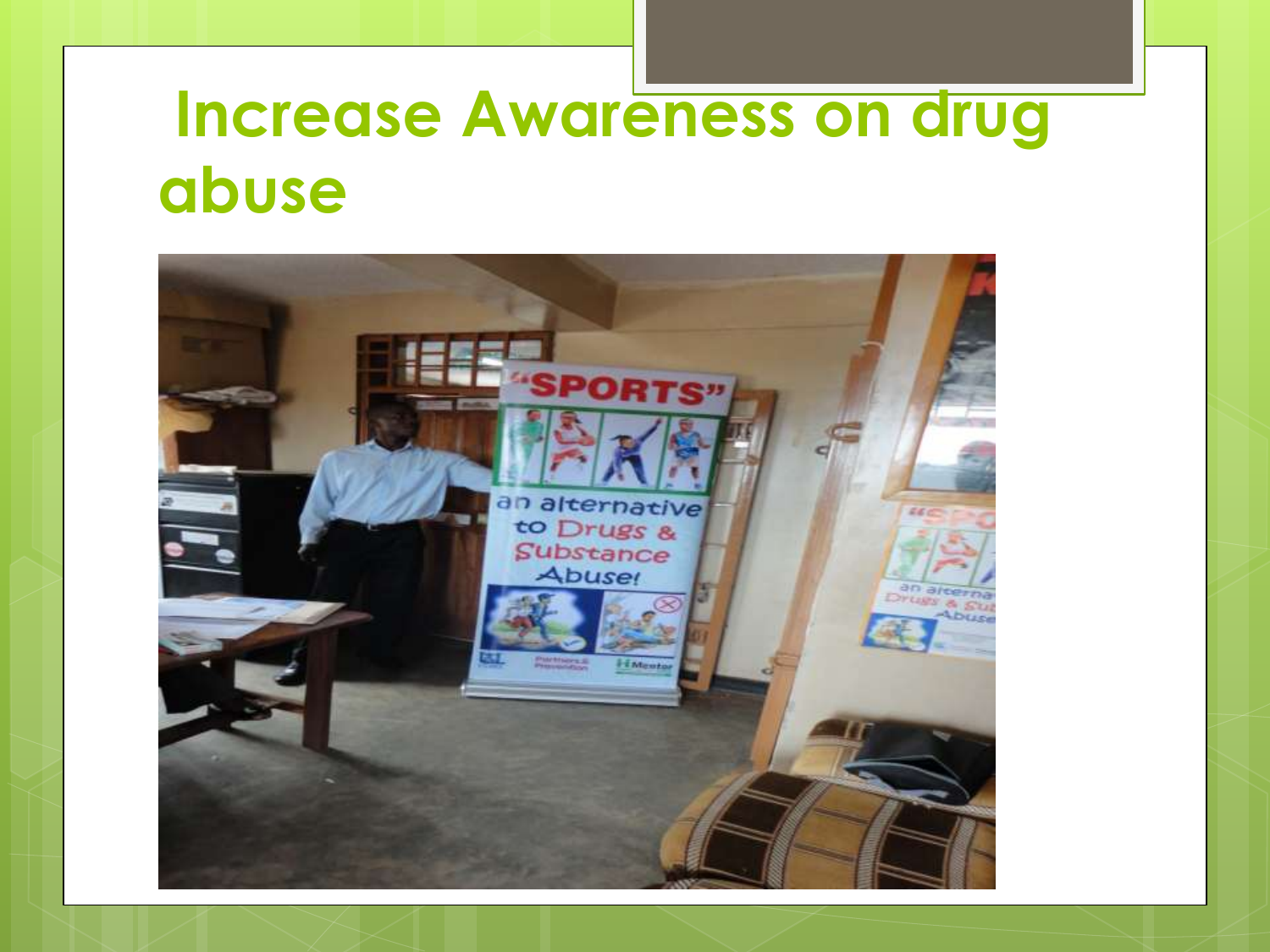### **Thank You**